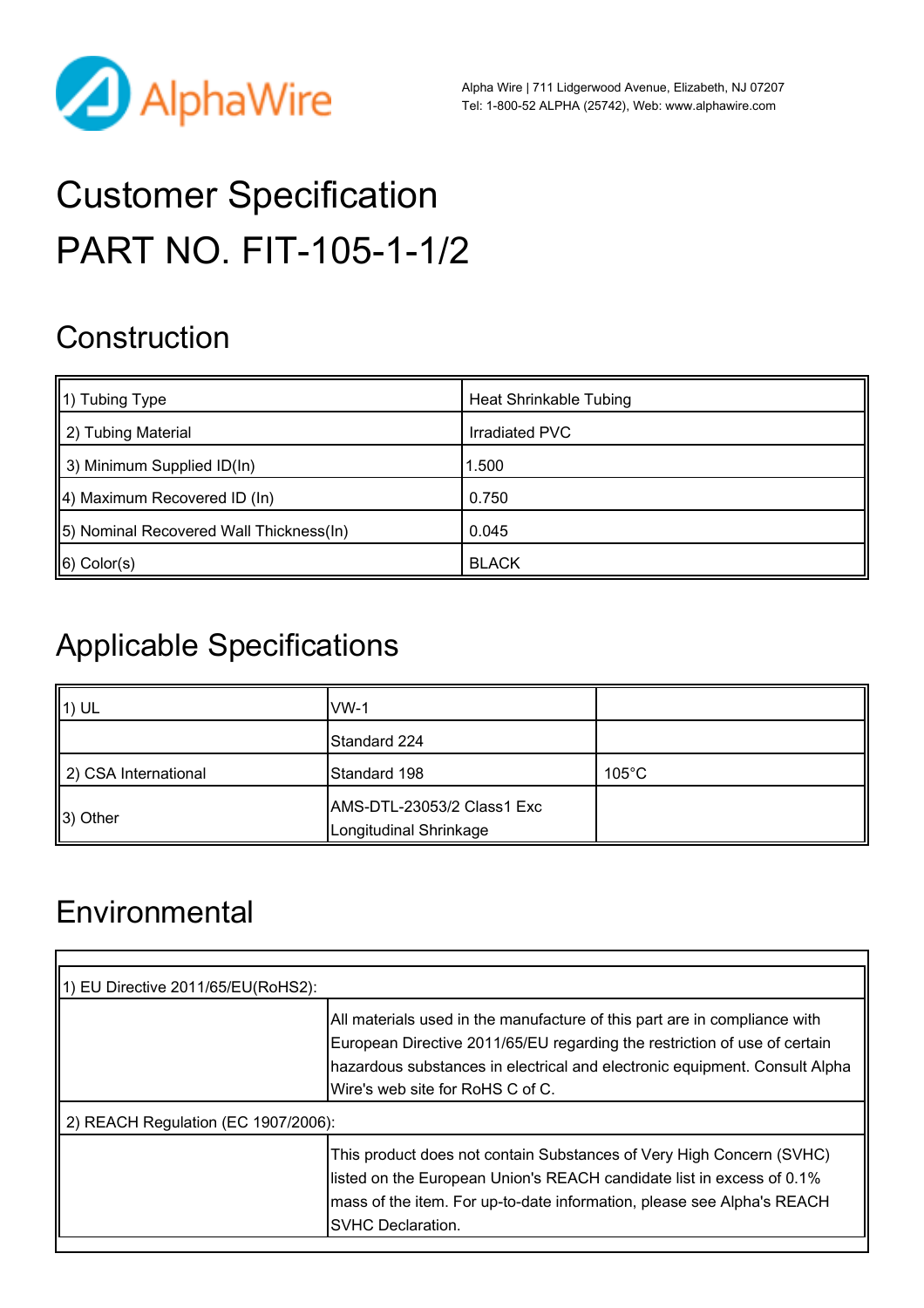The outer surface materials used in the manufacture of this part meet the requirements of California Proposition 65.

# **Properties**

| <b>Physical &amp; Mechanical Properties</b> |                       |               |  |  |
|---------------------------------------------|-----------------------|---------------|--|--|
| 1) Temperature Range                        | -20 to 105°C          |               |  |  |
| 2) Shrink Ratio                             | Approximately 2:1     |               |  |  |
| 3) Full Recovery Temperature                | 105 °C                |               |  |  |
| 4) Minimum Shrink Temperature               | 100°C                 |               |  |  |
| 5) Tensile Strength                         | 3000psi, Min          | ASTM D638     |  |  |
| 6) Elongation                               | 300%, Min             | ASTM D638     |  |  |
| 7) Cold Impact(-55°C)                       | no cracking           | ASTM D746     |  |  |
| 8) Heat Shock(180°C,4hrs)                   | no cracking           | AMS-DTL-23053 |  |  |
| 9) Secant Modulus                           | 2.5x10 $4$ psi, Min   | ASTM D882     |  |  |
| 10) Longitudinal Change                     | $+1\% -25\%$          | AMS-DTL-23053 |  |  |
| 11) Specific Gravity                        | 1.32, Max             | ASTM D792     |  |  |
| 12) Shelf Life                              | 1 Years @ 18 to 35°C  |               |  |  |
| <b>Electrical Properties</b>                |                       |               |  |  |
| 1) Dielectric Strength                      | 1083 V/mil, Min       | ASTM D876     |  |  |
| 2) Volume Resistivity                       | 1x10 $12$ ohm-cm, Min | ASTM D876     |  |  |
| <b>Chemical Properties</b>                  |                       |               |  |  |
| 1) Water Absorption                         | 1.00%, Max            | ASTM D570     |  |  |
| 2) Corrosion(0°C,16hrs)                     | no corrosion          | AMS-DTL-23053 |  |  |
| 3) Fungus Resistance                        | Pass                  | AMS-DTL-23053 |  |  |
| 4) Halogen Free                             | No                    |               |  |  |
| 5) Lead Free                                | Yes                   |               |  |  |

# **Other**

Packaging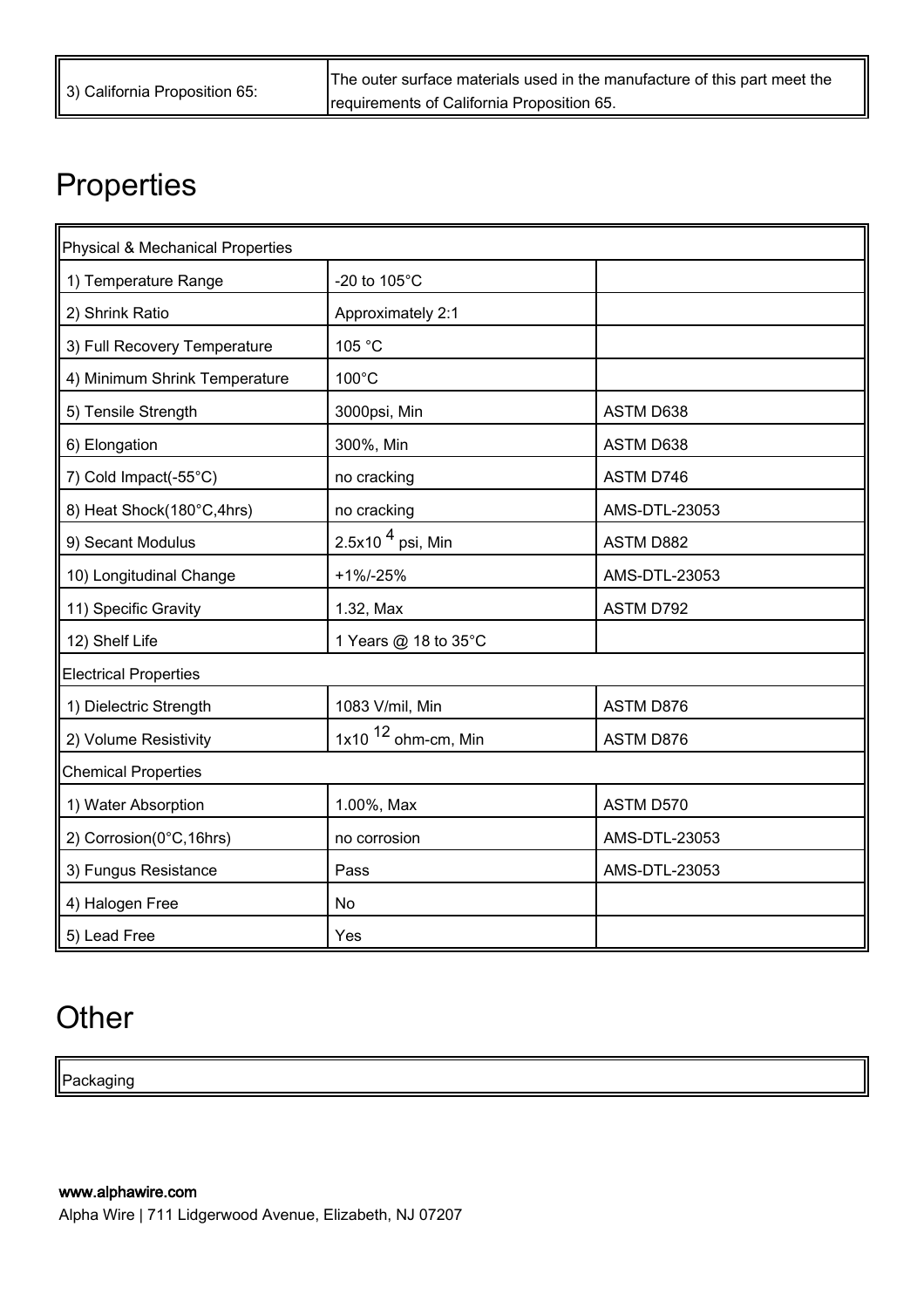#### Tel: 1-800-52 ALPHA (25742)

Although Alpha Wire ("Alpha") makes every reasonable effort to ensure there accuracy at the time of publication, information and specifications described herein are subject to errors or omissions and to changes without notice, and the listing of such information and specifications does not ensure product availability.

Alpha provides the information and specifications herein on an "AS IS" basis, with no representations or warranties, whether express, statutory or implied. In no event will Alpha be liable for any damages (including consequential, indirect, incidental, special, punitive, or exemplary) whatsoever, even if Alpha had been advised of the possibility of such damages, whether in an action under contract, negligence or any other theory, arising out of or in connection with the use, or inability to use, the information or specifications described herein.

ALPHA WIRE - CONFIDENTIAL AND PROPRIETARYNotice to persons receiving this document and/or technical information. This document is confidential and is the exclusive property of ALPHA WIRE, and is merely on loan and subject to recall by ALPHA WIRE at any time. By taking possession of this document, the recipient acknowledges and agrees that this document cannot be used in any manner adverse to the interests of ALPHA WIRE, and that no portion of this document may be copied or otherwise reproduced without the prior written consent of ALPHA WIRE. In the case of conflicting contractual provisions, this notice shall govern the status of this document.  $\text{>}\text{->~}$  />  $\textcircled{2019}$ ALPHA WIRE - all rights reserved.